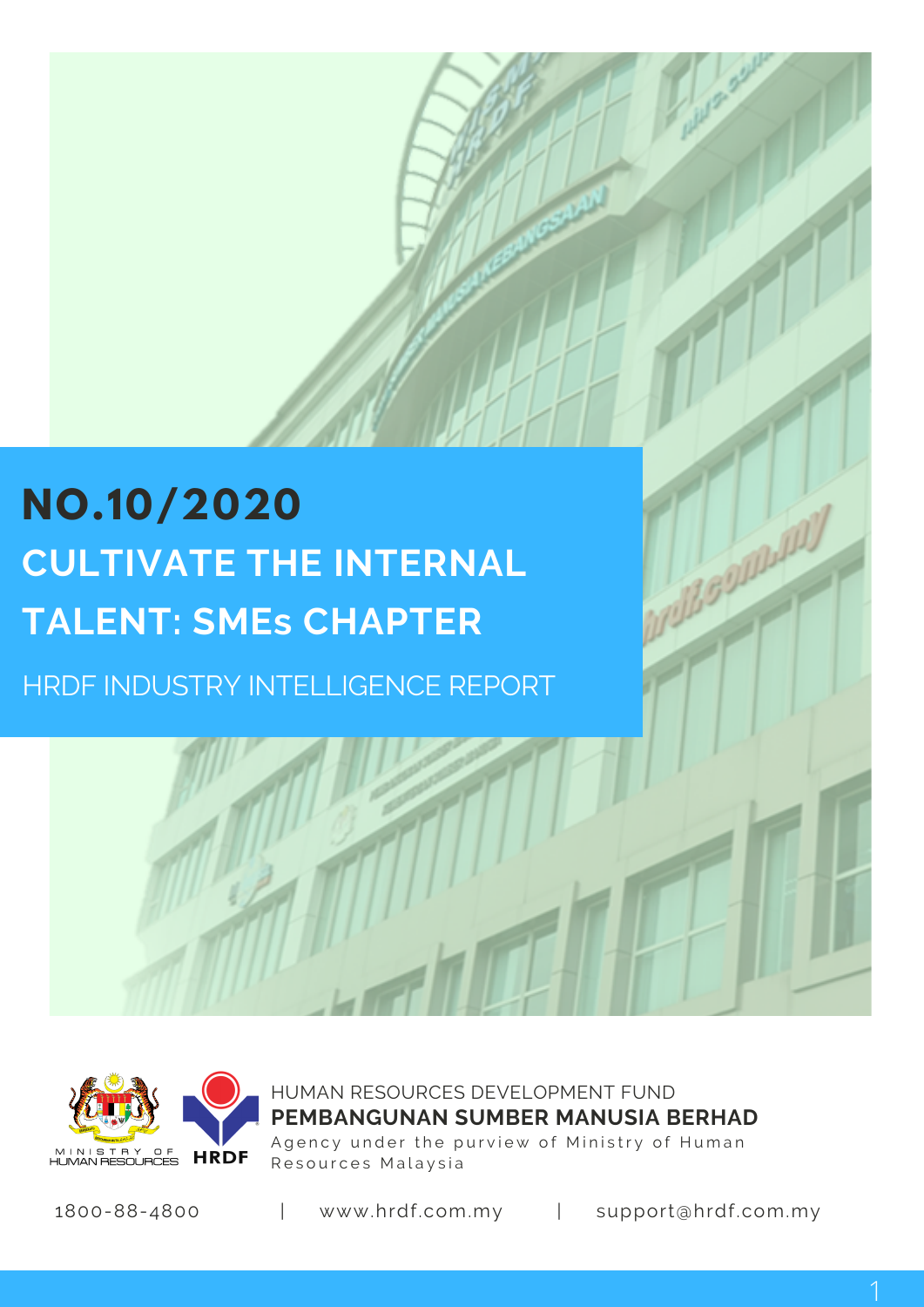# **With the right talents, small and medium size enterprises (SMEs) could significantly boost economic growth in Malaysia. How can HRDF help to capture this opportunity?**

**SMEs** play a key role in national economies around the world, providing employment and value added services as well as contributing to overall innovation. In Malaysia, SMEs are the predominant form of enterprise, accounting 98.5% of all firms. Although the number of SMEs is higher than large firms in Malaysia, its contribution to the total industry output value is small compared to the large firms. To date, SMEs contributed up to only 38.9% of Growth Domestic Product (GDP) in 2019. (Source: Small and Medium Enterprises (SMEs) Performance 2019 by Department of Statistics Malaysia (DOSM)).

SMEs create job opportunities across sectors and nationwide, employing all segments of the labour force, including low skilled workers. Despite providing a huge share of global employment (48.4% of total employment), SMEs still face major challenges when it comes to quality of employment in terms of producing the intended output of organisations. (Source: Small and Medium Enterprises (SMEs) Performance 2019 by DOSM). Thus, this report will discuss on the factors that contribute to the low productivity of SMEs and what initiatives can help these SMEs to boost their productivity from a learning and development perspective.

# **Poor Management Practices, Skills Shortages and Workforce Training Limit SMEs' Productivity and Innovation**

SMEs' participation in modern economy is held back by relatively poor internal management practices, skills shortage and low levels of workforce training. SMEs often face challenges in attracting and retaining highly qualified personnel with relevant skills, and having difficulties in identifying workers with sought-after skills in the labour market.

The report "*Management Practices in Malaysia: the Good, the Bad and the Ugly", published by* the World Bank, identified that larger firms are generally better managed in Malaysia. Firms with between 50 and 200 workers tend to have significantly lower management scores than firms with more than 200 workers. This indicated that there are SMEs that do not apply best management practices in their organisations. This is important because the study highlighted well-developed skills are associated with the use of best management practices and consequently with firm performance and growth. In this sense, the evidence shows under-developed leadership and management skills and widespread failure to adopt best management practices are constraining the performance and growth of a large number of SMEs in Malaysia.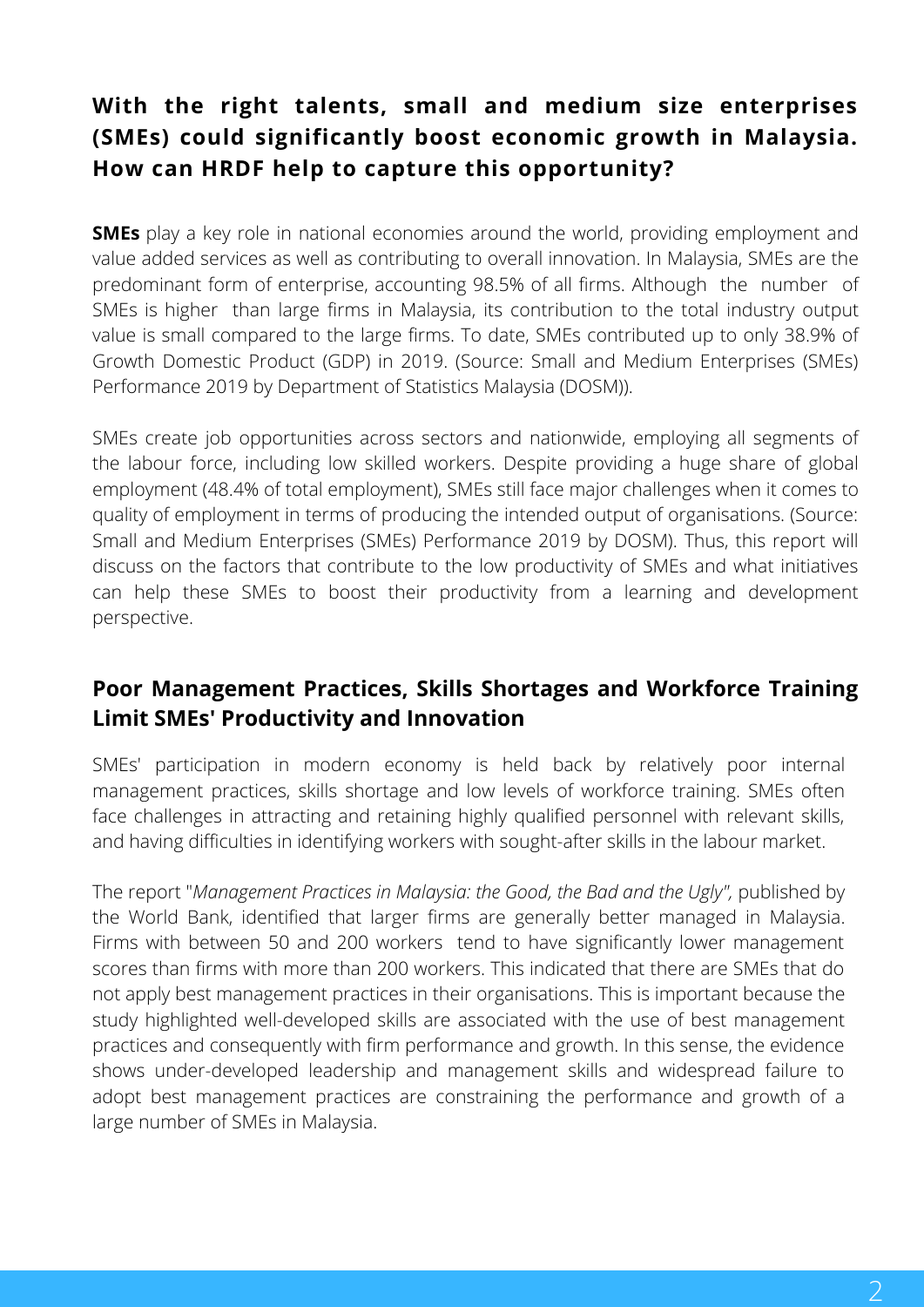In addition, skills shortages have been found to contribute to lower productivity and innovation among firms. The importance of reducing skills imbalances for productivity has been acknowledged by the Government through Ministry of Finance (MOF), stated in the Economic Report year 2017/2018 that skills shortages in the workforce are among the major challenges in boosting productivity. Similarly, the Productivity Report in 2017/2018 produced by Malaysia Productivity Corporation (MPC) also highlights that shortages of skilled professions pose challenges in several sectors, including professional services, private healthcare and tourism. As such, human capital development action is needed to reduce the negative effects of skill imbalances on productivity especially among SMEs in Malaysia. SMEs that want to reduce the skills imbalance among their employees need to have good understanding of where the shortages, surpluses and mismatches are, and use this information to cultivate their talents.

Adult learning or lifelong learning therefore play a key role in upskilling and reskilling to respond to changing skill needs. Yet, this is where the challenge lies among Malaysian SMEs. Workforce training remains to be a low priority for SMEs. Most of the SMEs lack training levy and resources, putting their readiness in doubt to address future skill challenges.

# **HRDF Internal Data Indicates that SMEs Face Challenges to Train their Employees**

According to the HRDF data on SMEs, which comprises of 25,722 registered firms and 822,747 workers in year 2019, only 46.1% of the registered employers provided organised training activities to their workers. The issue is not only in the share of firms providing training, but also the low frequency of training. Out of 11,861 SMEs firms that provide training to their workers, only 10.6% of workers are trained and are given on average 1 to 2 training in a year. In terms of sectors participation, the share of SME workers trained in the Services sector is higher (15.2% of workers), compared to the Manufacturing (8.4% of workers) and Mining and Quarrying sectors (6.4% of workers).

Training patterns show that "Safety and Health" skills (23.3%) remain to be paramount skills needed within SMEs followed by "Quality and Productivity" skill (11.7%) and "Team Building or Motivation" (10.6%). These three (3) areas accounted for 45.6% of training places approved in 2019. While training in these areas can certainly be important, it does not necessarily contribute to significant upskilling or reskilling of workers in light of structural changes in the labour market. As such, training needs analysis is necessary to help SMEs employers to assess their training needs, and then determine the critical and right training to support effective investment in skill development.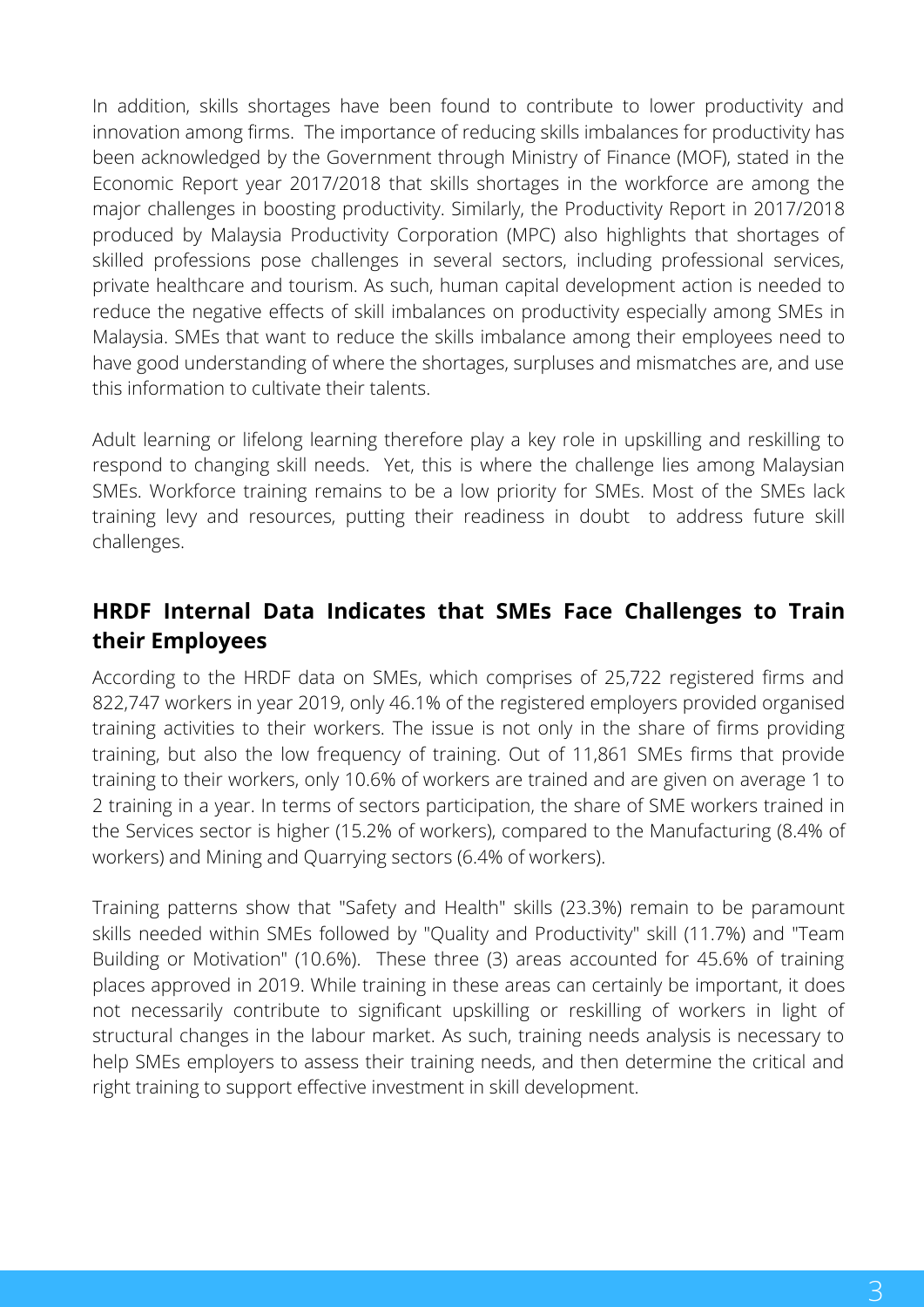#### **Building SMEs Workforce of the Future**

It is imperative to bring structural changes to the SMEs workforce by increasing the proportion of higher-skilled human capital. To this end, this section recommends three firm-level priority initiatives to potentially bring increased productivity to organisation:



These three immediate initiatives are vital to address the issue of productivity and innovation among SMEs from a learning and development perspective. It will each require strong ownership and accountability from SMEs itself for successful delivery and implementation. These need to be implemented as soon as possible in order to achieve increased productivity for the organisation and nation.

#### **I1: Strengthen knowledge and adoption of Management Practices by SMEs across sectors**

Enhancing SMEs' productivity growth through better management practices will require a systematic and comprehensive policy approach. It is important to educate the management team with good management practices. There are four types of management that can help identify individual directions for improvement and also illuminate differences in management styles across firms and countries, namely: i) Operation Management, ii) Performance Monitoring, iii) Target Setting and iv) Talent Management. Apart from the management team, workers also need to understand and implement these management practices together.

One of the World Bank Report (2020) *"Management Practices in Malaysia: the Good, the Bad and the Ugly"* findings is firms owned and managed by the Government to be managed significantly worse than other firms. International research shows that privately owned firms with a diverse set of shareholders tend to have the best management practices than those owned by government or the founding family. Thus, it is suggested for family owned businesses to hire professional educated managers to manage their firms. In order to allow that to happen, it is recommended for further advance rule of law and quality of organisations generally been adapted, so that family owners can have a better thrust to the outside managers to run their businesses.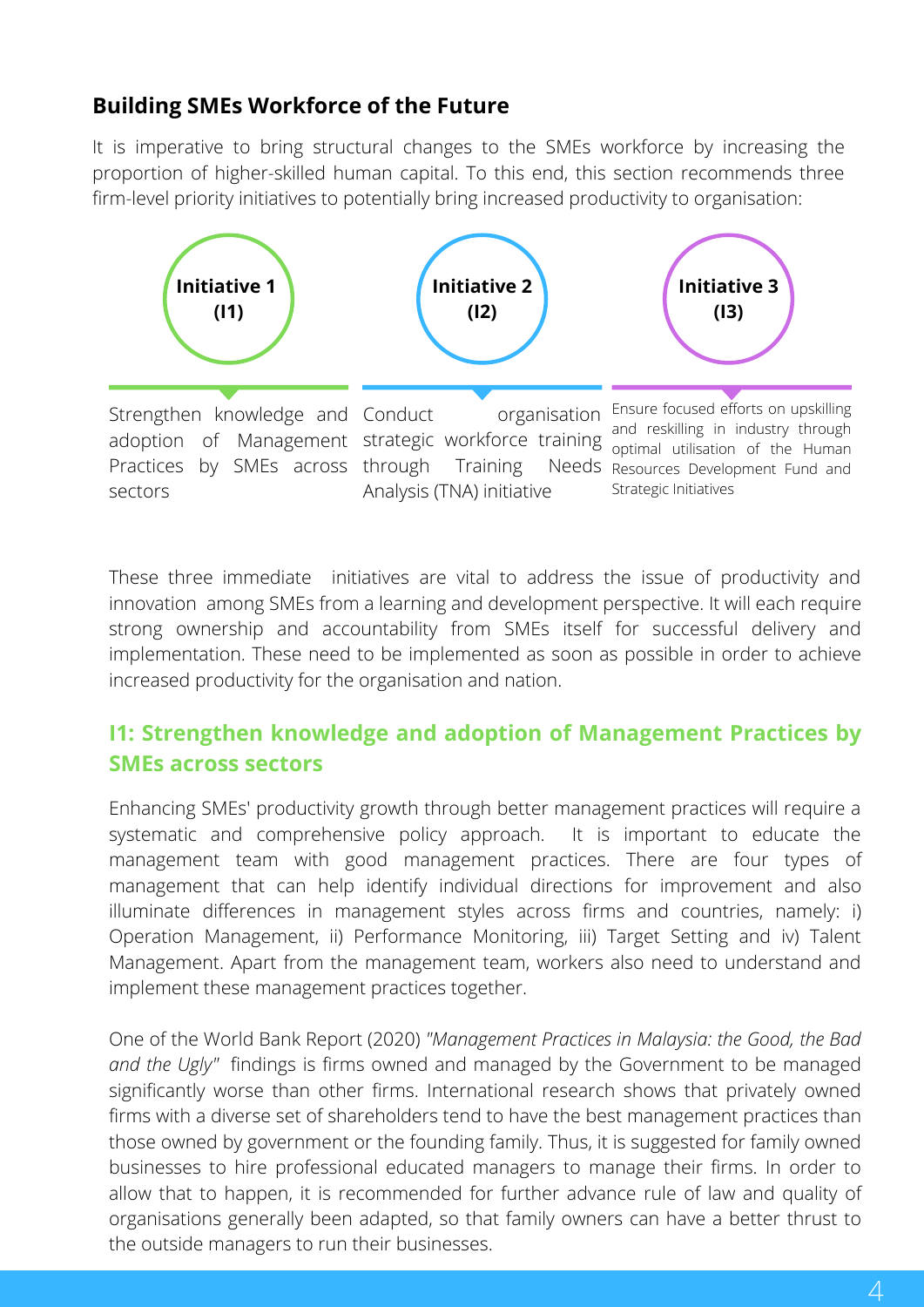# **I2: Conduct organisation strategic workforce training through Training Needs Analysis (TNA) initiative**

The second initiative focuses on ensuring that SMEs are aware of the skills gap of their employees as well as the future skills required in their sectors and enable them to plan accordingly. Developing a TNA is essential for shaping clearly defined expectations for an employee. A TNA framework draws upon a skills matrix and is used to support workforce planning, personnel reviews, and career & succession planning. Career guidance through TNA results helps individuals understand their skill set and development needs and navigate available learning opportunities.

Below are the most important steps to be included in the TNA. These steps work well for firms of any size and in any industry.